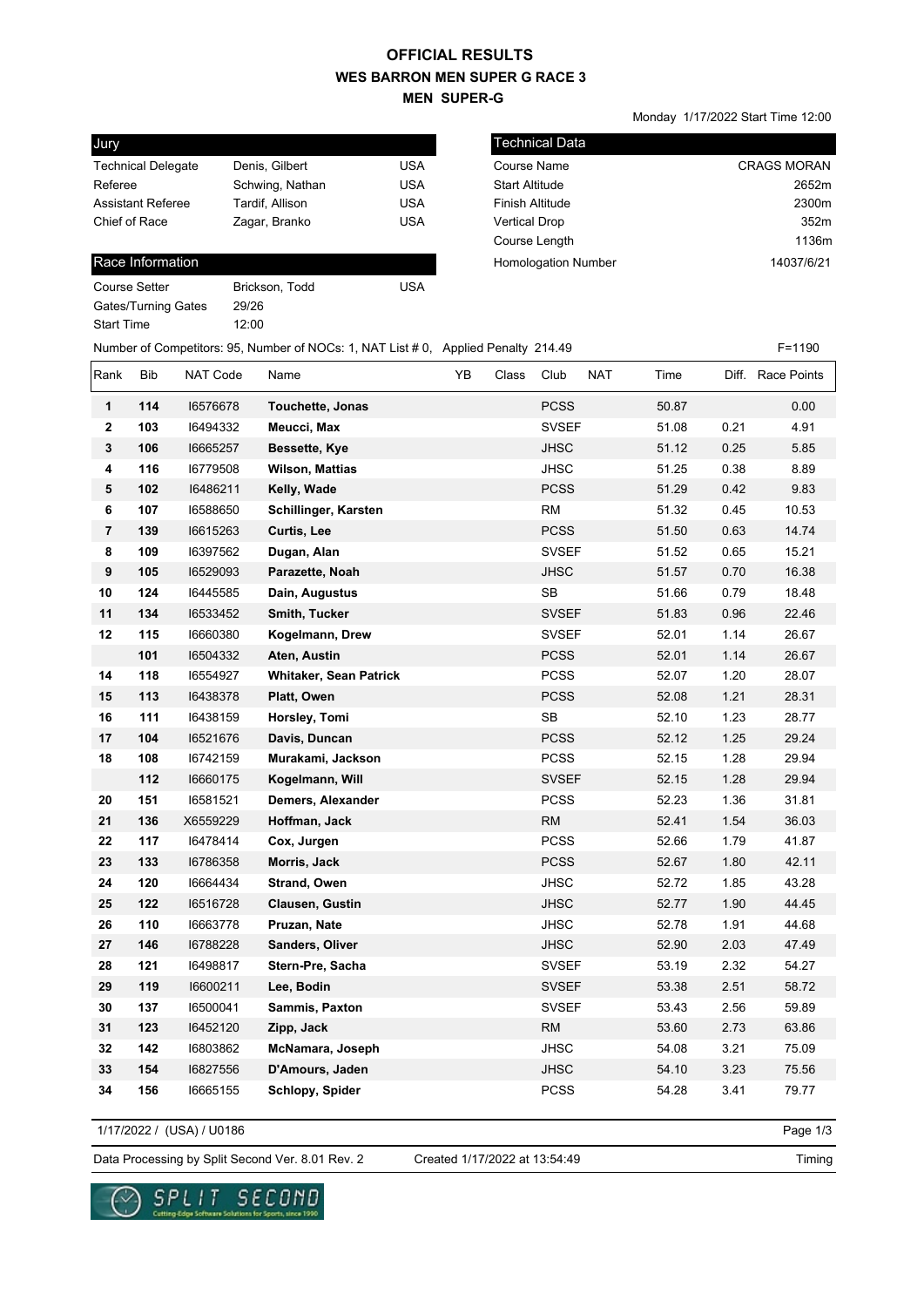## **WES BARRON MEN SUPER G RACE 3 MEN SUPER-G OFFICIAL RESULTS**

Monday 1/17/2022 Start Time 12:00

| Rank | Bib | NAT Code | Name                  | YB | Class | Club         | <b>NAT</b> | Time    |      | Diff. Race Points |
|------|-----|----------|-----------------------|----|-------|--------------|------------|---------|------|-------------------|
| 35   | 140 | 16547894 | Gowski, Freddy        |    |       | RM           |            | 54.29   | 3.42 | 80.00             |
| 36   | 166 | 16557153 | Rearick, Tasman       |    |       | <b>PCSS</b>  |            | 54.30   | 3.43 | 80.24             |
| 37   | 141 | 16590578 | Scanlan, John         |    |       | <b>PCSS</b>  |            | 54.43   | 3.56 | 83.28             |
| 38   | 135 | 16566485 | Morasch, Declan       |    |       | <b>RM</b>    |            | 54.52   | 3.65 | 85.38             |
| 39   | 149 | 16517045 | Hurlbutt, Billy       |    |       | <b>MWSC</b>  |            | 54.54   | 3.67 | 85.85             |
| 40   | 128 | 16879847 | Bolden, Sydney        |    |       | <b>JHSC</b>  |            | 54.56   | 3.69 | 86.32             |
| 41   | 150 | 16662429 | Lancaster, Owen       |    |       | <b>MWSC</b>  |            | 54.72   | 3.85 | 90.06             |
| 42   | 132 | 16644428 | <b>Tang, Winston</b>  |    |       | <b>PCSS</b>  |            | 54.94   | 4.07 | 95.21             |
| 43   | 148 | 16656461 | White, Declan         |    |       | TVSEF        |            | 55.01   | 4.14 | 96.85             |
| 44   | 127 | 16529472 | Walker, Adrian        |    |       | <b>SB</b>    |            | 55.06   | 4.19 | 98.02             |
| 45   | 125 | 16512453 | Kath, Nikolas         |    |       | <b>SB</b>    |            | 55.39   | 4.52 | 105.74            |
| 46   | 163 | 16555334 | Hoopes, Wyatt         |    |       | ${\sf SB}$   |            | 55.67   | 4.80 | 112.29            |
| 47   | 158 | 16640782 | Sivey, Xander         |    |       | <b>PCSS</b>  |            | 55.69   | 4.82 | 112.75            |
| 48   | 168 | 16832422 | Peightal, Teddy       |    |       | <b>JHSC</b>  |            | 55.71   | 4.84 | 113.22            |
| 49   | 189 | 16830806 | <b>Baird, Beckett</b> |    |       | <b>PCSS</b>  |            | 55.79   | 4.92 | 115.09            |
| 50   | 131 | 15141924 | Horsley, Erich        |    |       | SB           |            | 55.81   | 4.94 | 115.56            |
| 51   | 172 | 16664044 | Tozzi, Nicolas        |    |       | <b>JHSC</b>  |            | 55.84   | 4.97 | 116.26            |
| 52   | 153 | 16554618 | Sherman, Zeke         |    |       | <b>PCSS</b>  |            | 56.04   | 5.17 | 120.94            |
| 53   | 144 | 16574265 | <b>Steward, Alex</b>  |    |       | <b>SB</b>    |            | 56.23   | 5.36 | 125.39            |
| 54   | 185 | 16646806 | Postnieks, Lukas      |    |       | <b>RM</b>    |            | 56.55   | 5.68 | 132.87            |
| 55   | 174 | 16559747 | Shamah, Teodor        |    |       | <b>RM</b>    |            | 56.62   | 5.75 | 134.51            |
| 56   | 129 | 16646815 | Clark, Finley         |    |       | <b>PCSS</b>  |            | 56.63   | 5.76 | 134.74            |
| 57   | 155 | 16550251 | Stein, Ashland        |    |       | <b>PCSS</b>  |            | 56.69   | 5.82 | 136.15            |
| 58   | 147 | 16549982 | Comey, Maddox         |    |       | <b>SB</b>    |            | 56.75   | 5.88 | 137.55            |
| 59   | 170 | 16714651 | Glidden, Austin       |    |       | <b>PCSS</b>  |            | 56.77   | 5.90 | 138.02            |
| 60   | 164 | 16549991 | Comey, Hayden         |    |       | SB           |            | 57.02   | 6.15 | 143.87            |
| 61   | 176 | 16534737 | Mickelson, Milan      |    |       | <b>RM</b>    |            | 57.07   | 6.20 | 145.04            |
| 62   | 165 | X6588935 | Lennon, Joseph        |    |       | <b>PCSS</b>  |            | 57.10   | 6.23 | 145.74            |
| 63   | 126 | 16553723 | Sibley, Nicolas       |    |       | <b>PCSS</b>  |            | 57.14   | 6.27 | 146.67            |
| 64   | 169 | 16898998 | Gellner, Riley        |    |       | <b>PCSS</b>  |            | 57.18   | 6.31 | 147.61            |
| 65   | 130 | 16567811 | Gandhi, Kyan          |    |       | <b>SVSEF</b> |            | 57.39   | 6.52 | 152.52            |
| 66   | 175 | 16653503 | Blackburn, Jay        |    |       | <b>SVSEF</b> |            | 57.42   | 6.55 | 153.22            |
| 67   | 179 | 16720992 | Dennis, Chase         |    |       | <b>RM</b>    |            | 57.47   | 6.60 | 154.39            |
| 68   | 194 | 16662896 | Warren, Cash          |    |       | <b>JHSC</b>  |            | 57.54   | 6.67 | 156.03            |
| 69   | 195 | 16779681 | Hertzberg, Tanner     |    |       | <b>SBN</b>   |            | 57.59   | 6.72 | 157.20            |
| 70   | 138 | 16813437 | Logan, Liam           |    |       | <b>JHSC</b>  |            | 57.67   | 6.80 | 159.07            |
| 71   | 157 | 16611863 | <b>Butz, Andrew</b>   |    |       | <b>PCSS</b>  |            | 58.17   | 7.30 | 170.77            |
| 72   | 177 | 16592031 | Sivo, Kye             |    |       | PCSS         |            | 58.22   | 7.35 | 171.94            |
| 73   | 186 | 16640977 | <b>Bush, Samuel</b>   |    |       | <b>PCSS</b>  |            | 59.28   | 8.41 | 196.73            |
| 74   | 159 | 16738111 | Paulman, Everett      |    |       | <b>SBN</b>   |            | 59.40   | 8.53 | 199.54            |
| 75   | 191 | 16910725 | Ize-Cedillo, Diego    |    |       | RM           |            | 59.68   | 8.81 | 206.09            |
| 76   | 178 | 16821466 | Copeland, Finn        |    |       | PCSS         |            | 59.86   | 8.99 | 210.30            |
| 77   | 188 | 16738093 | Paulman, Fletcher     |    |       | SBN<br>RM    |            | 1:00.14 | 9.27 | 216.85            |
| 78   | 160 | 16618219 | Salinas, Jax          |    |       |              |            | 1:00.17 | 9.30 | 217.55            |
| 79   | 193 | 16922062 | Madeo, Niki           |    |       | SOL          |            | 1:00.57 | 9.70 | 226.91            |

1/17/2022 / (USA) / U0186

୰

Page 2/3

Data Processing by Split Second Ver. 8.01 Rev. 2 Created 1/17/2022 at 13:54:49

 $\underset{\text{Cattering Edyo Sofours Schutens for Sports, since 1990}}{\text{S.P.L.}}\underset{\text{Cattering Edyo Sofours}}{\text{T.T.}}\underset{\text{Schutens for Sports, since 1990}}{\text{T.T.}}\underset{\text{CFT}}{\text{C.T.}}\underset{\text{CFT}}{\text{T.T.}}$ 

Created 1/17/2022 at 13:54:49